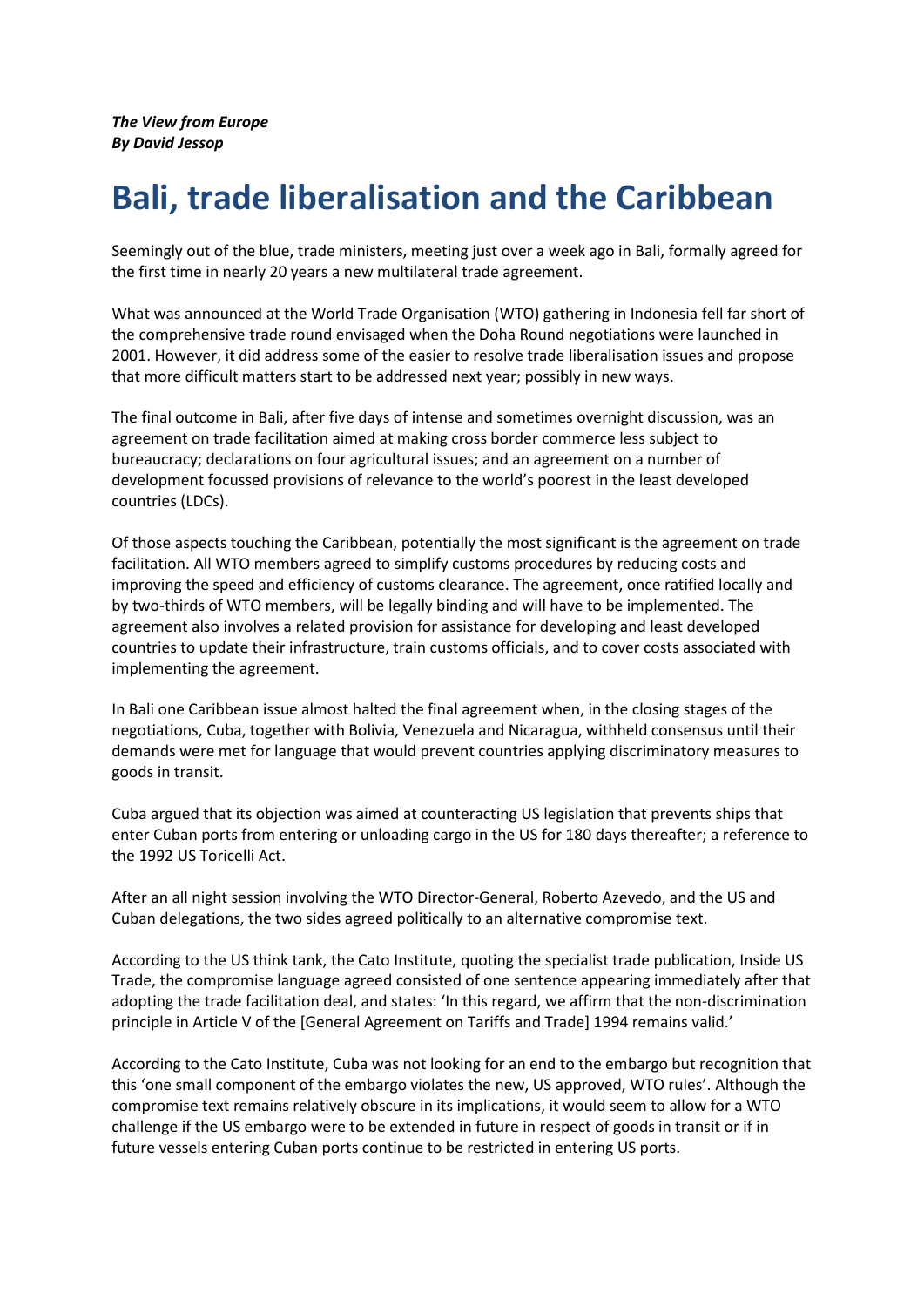In Bali there was also an interim agreement that shields public programmes for food security in developing countries from any legal complaint, even if a country's agreed limits for trade-distorting domestic support were breached.

A further area of agreement of relevance to the Caribbean relates to situations where a tariff quota is persistently under-filled. WTO members agreed on a combination of consultation and information provision when this occurs, but some countries – Barbados, the Dominican Republic, El Salvador, Guatemala and the US – reserved the right not to apply the system after six years.

Another aspect of the agreement touches Haiti, the only LDC in the region. Here WTO members agreed that wealthier nations that have duty-free, quota-free access for LDCs but have so far not increased this to 97 per cent of products 'shall seek to' improve the number of products covered. It was also agreed that there should be preferential rules of origin for LDCs, making it easier for them to identify products as their own; and a services waiver, allowing them preferential access to richer countries' services markets.

Separately from the multilateral trade agreement in Bali, and of some importance, Ministers agreed to give special consideration to issues of small vulnerable economies, instructing the Committee on Trade and Development to consider proposals and make recommendations to the General Council.

But beyond the detail, what the meeting in Bali achieved was a sense that the there is still life in the WTO process when as recently as six months ago it had seemed that the multilateral trade negotiating process was on life support.

That said and despite the new found optimism, what will happen next is not clear. Although there is clearly a desire on the part of WTO members to address other more difficult issues next year, what form the negotiations will take has yet to be decided.

The final Ministerial Declaration contains language that suggest that the WTO's future work programme may be developed 'in a way ....that may allow members to overcome the most critical and fundamental stumbling blocks'. What this means has so far not been defined. It could mean pursuing plurilateral initiatives that could later be multilateralised, or alternatively might involve seeking further small packages of agreement of the kind reached in Bali.

What seems certain is that it is unlikely to slow the negotiation of the preferred approach of major powers for bi-regional agreements such as the Trans-Atlantic Trade and Investment Partnership or the Trans-Pacific Partnership, or remove the continuing inability of developed and advanced developing nations to achieve consensus on trade issues that touch the still changing balance of global economic power.

Despite this, there remains some justification in the language used after the event hailing the agreement as historic, if what was agreed genuinely stimulates global trade and results in renewed interest using the organisation's ability to find further ways to do so.

Above all the sense emerging from the meeting in Bali is that it has provided a systemic boost to the WTO and has begun to restore confidence in a body that had every sense of just idling or even becoming an irrelevance in relation to trade liberalisation.

David Jessop is the Director of the Caribbean Council and can be contacted at [david.jessop@caribbean-council.org](mailto:david.jessop@caribbean-council.org) Previous columns can be found at [www.caribbean-council.org](http://www.caribbean-council.org/)